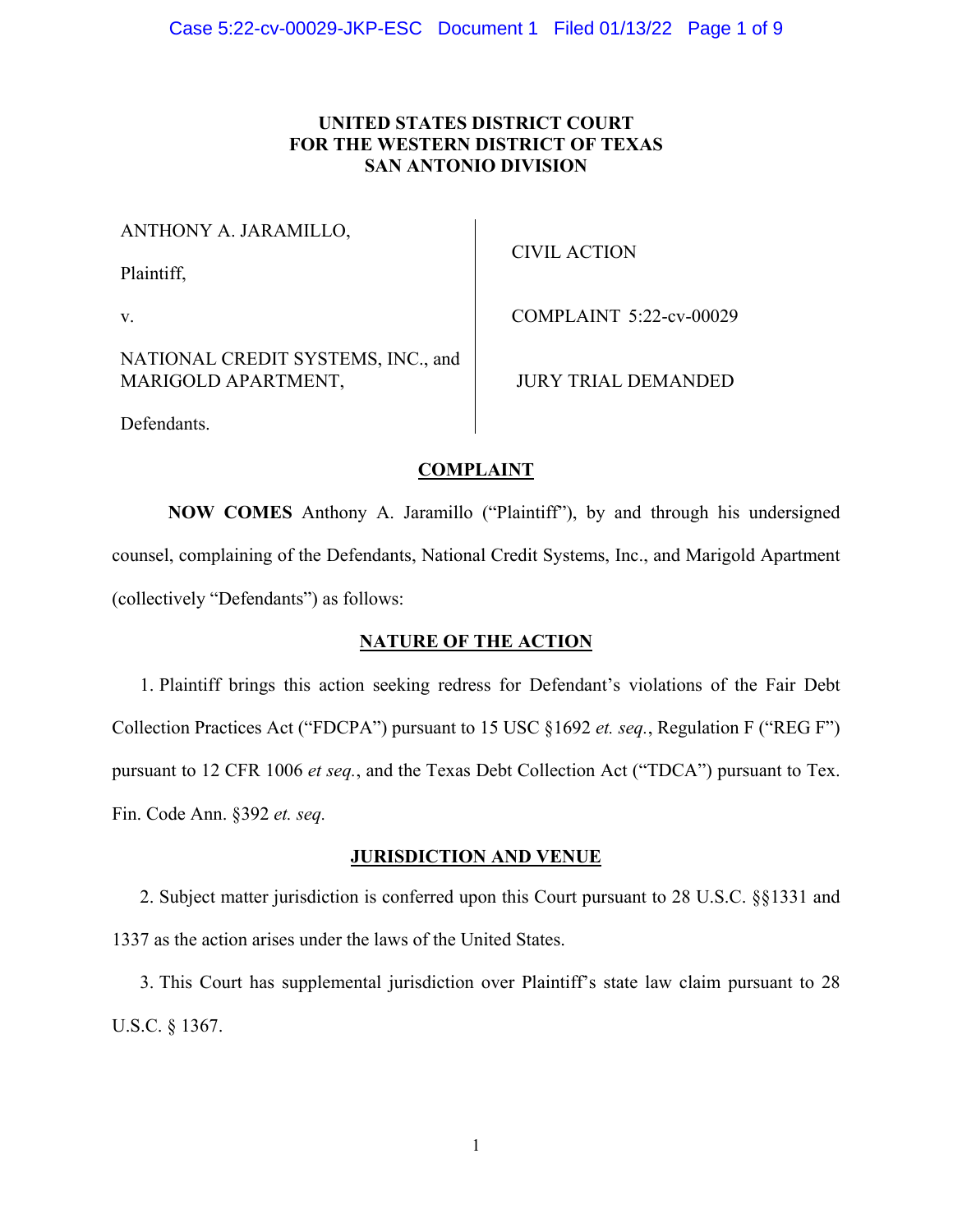4. Venue is proper in this Court pursuant to 28 U.S.C. §1391(b)(2) because all of the events or omissions giving rise to Plaintiff's claims occurred within this judicial district.

#### **PARTIES**

5. Plaintiff is a natural person, over 18-years-of-age, who at all times relevant resided in San Antonio, Texas.

6. NATIONAL CREDIT SYSTEMS, INC. ("NCS") is a prominent debt collection firm who collects defaulted debt owed to others.

7. NCS is a corporation with its principal place of business located at 3750 Naturally Fresh Boulevard, Atlanta, Georgia 30349.

8. MARIGOLD APARTMENT ("Marigold") is an apartment complex which provides residential leases to consumers.

9. Marigold is located at 2303 Goliad Road, San Antonio, Texas 78223.

10. At all times relevant, Defendant Marigold had a consensual agency relationship with Defendant NCS whereby Marigold (as the principal) had the right to control and direct the activities of NCS and NCS had the authority to act on behalf of Marigold. Defendant Marigold, as the principal of NCS, is liable for the acts of NCS and its agents.

# **FACTUAL ALLEGATIONS**

11. At some point, Plaintiff leased an apartment with Marigold.

12. On January 13, 2017, Plaintiff vacated the apartment and was made aware of charges still due and owing via an Itemized Account Statement from Marigold.

13. Plaintiff was aware of the balance owed and wished to rectify the situation.

14. In or around March 2017, NCS acquired the debt on which Marigold was attempting to collect ("alleged debt").

2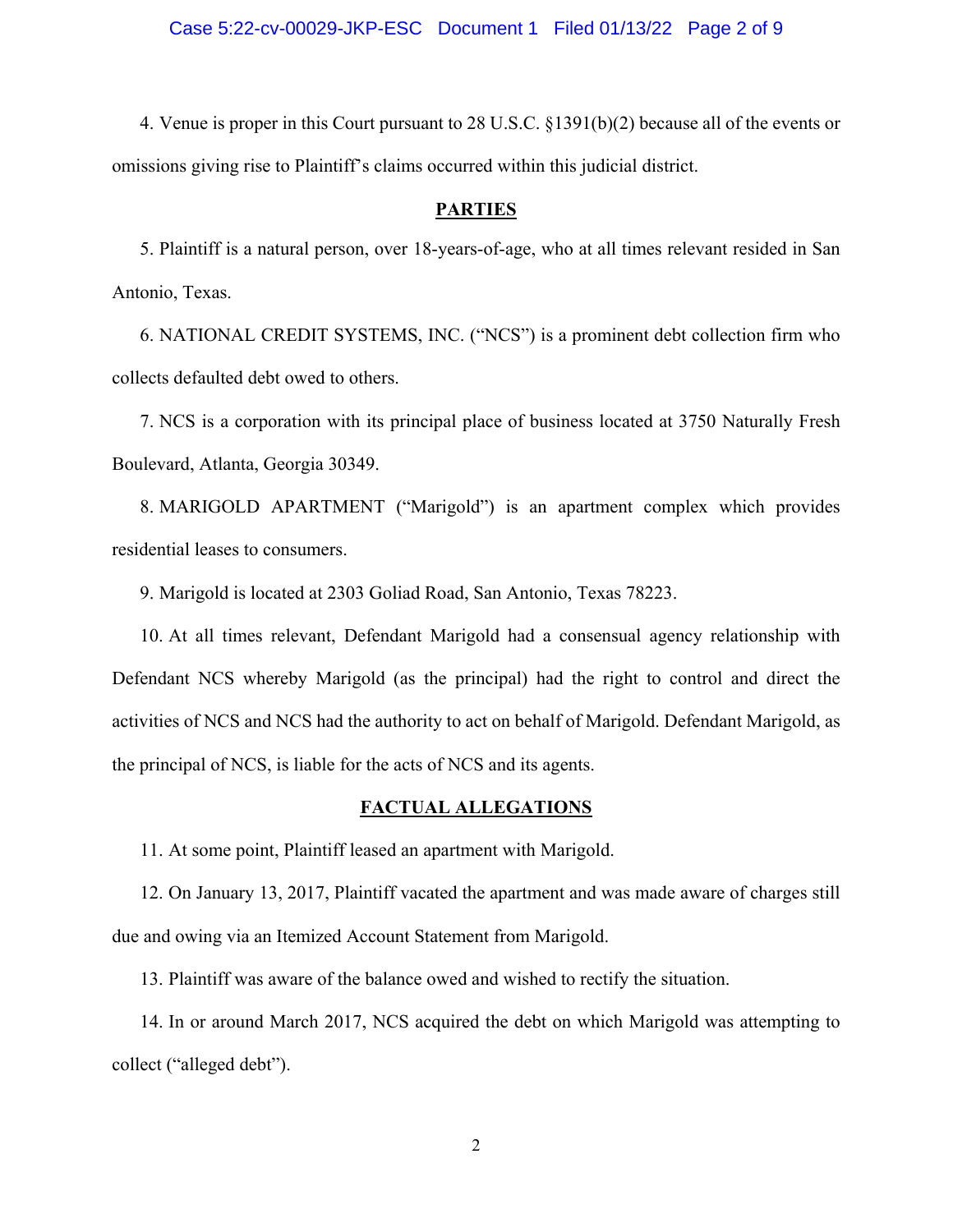### Case 5:22-cv-00029-JKP-ESC Document 1 Filed 01/13/22 Page 3 of 9

15. In March 2017, NCS reported the alleged debt to all three major credit bureaus as past-due and in collections.

16. On March 20, 2018, Plaintiff visited the management office for Marigold and dealt with the property manager, Elvia Medellin ("Elvia").

17. At that time, Plaintiff paid a sum of \$1,476.33 via two money orders, the full unpaid balance due on his account.

18. Elvia provided Plaintiff with a letter stating that the balance was paid in full.

19. In mid-2021, Plaintiff sent proof of payment to NCS that the alleged debt had already been paid to Marigold and that Marigold was attempting to collect on a debt not owed.

20. On November 8, 2021, Plaintiff received a letter from NCS stating that it had investigated his dispute and it has "yet to find sufficient evidence to validate [his] claim(s)."

21. On December 30, 2021, Plaintiff obtained his credit reports from all three major credit bureaus and was astonished by what he found.

22. Specifically, on December 23, 2021, NCS had updated the status of the alleged debt with the three major credit bureaus, still reporting that Plaintiff (1) owed a balance of \$1,476; (2) that the alleged debt was still in collections; and (3) that the alleged debt was past-due.

23. Despite Plaintiff paying the debt in full and providing Defendant NCS evidence of the same, Defendant continued to report the alleged debt on his credit files as due and owing.

#### **DAMAGES**

24. As of today, the erroneous reporting of the alleged debt continues to paint a false and damaging image of Plaintiff.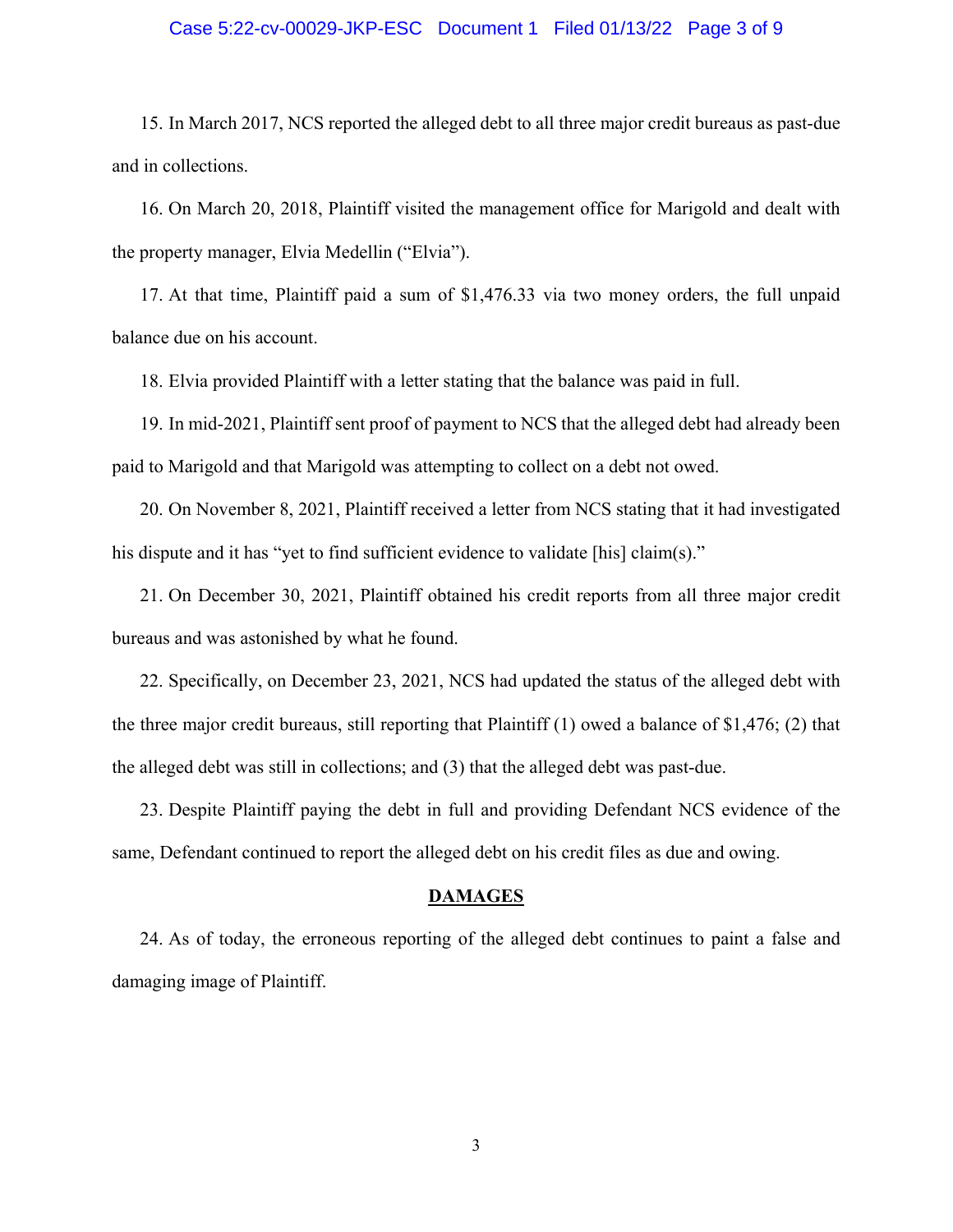### Case 5:22-cv-00029-JKP-ESC Document 1 Filed 01/13/22 Page 4 of 9

25. NCS' reckless indifference relating to the inaccurate reporting of the subject debt has frustrated Plaintiff's ability to control his credit report and his ability to benefit from the credit history he has built over the years.

26. As a result of NCS' conduct, Plaintiff has suffered various types of damages as set forth herein, including decreased credit score, humiliation, the loss of credit opportunity, time expended monitoring his credit files, mental anguish, emotional distress, and costs associated with obtaining his credit reports from all three credit bureaus.

27. Due to Defendant's unethical behavior, Plaintiff was forced to retain counsel to correct Defendant's errors.

# **COUNT I – VIOLATIONS OF THE FAIR DEBT COLLECTION PRACTICES ACT (15 U.S.C. §1692** *et. seq.***)**  *Against NCS*

28. Plaintiff restates and realleges all previous paragraphs of this Complaint as though fully set forth herein.

29. Plaintiff is a "consumer" as defined by FDCPA §1692a(3).

30. Defendant is a "debt collector" as defined by §1692a(6) because it regularly collects debts and uses the mail and credit reporting to collect delinquent accounts allegedly owed to a third party.

31. Moreover, Defendant is a "debt collector" because it acquired rights to the debt after it was allegedly in default. 15 U.S.C. §1692a(6)

32. Defendant used the phone and credit reporting to attempt to collect the subject debt and, as such, engaged in "communications" as defined in FDCPA §1692a(2).

33. Defendant violated 15 U.S.C. §§ 1692e, e(2), e(8), and e(10), through its unlawful debt collection practices.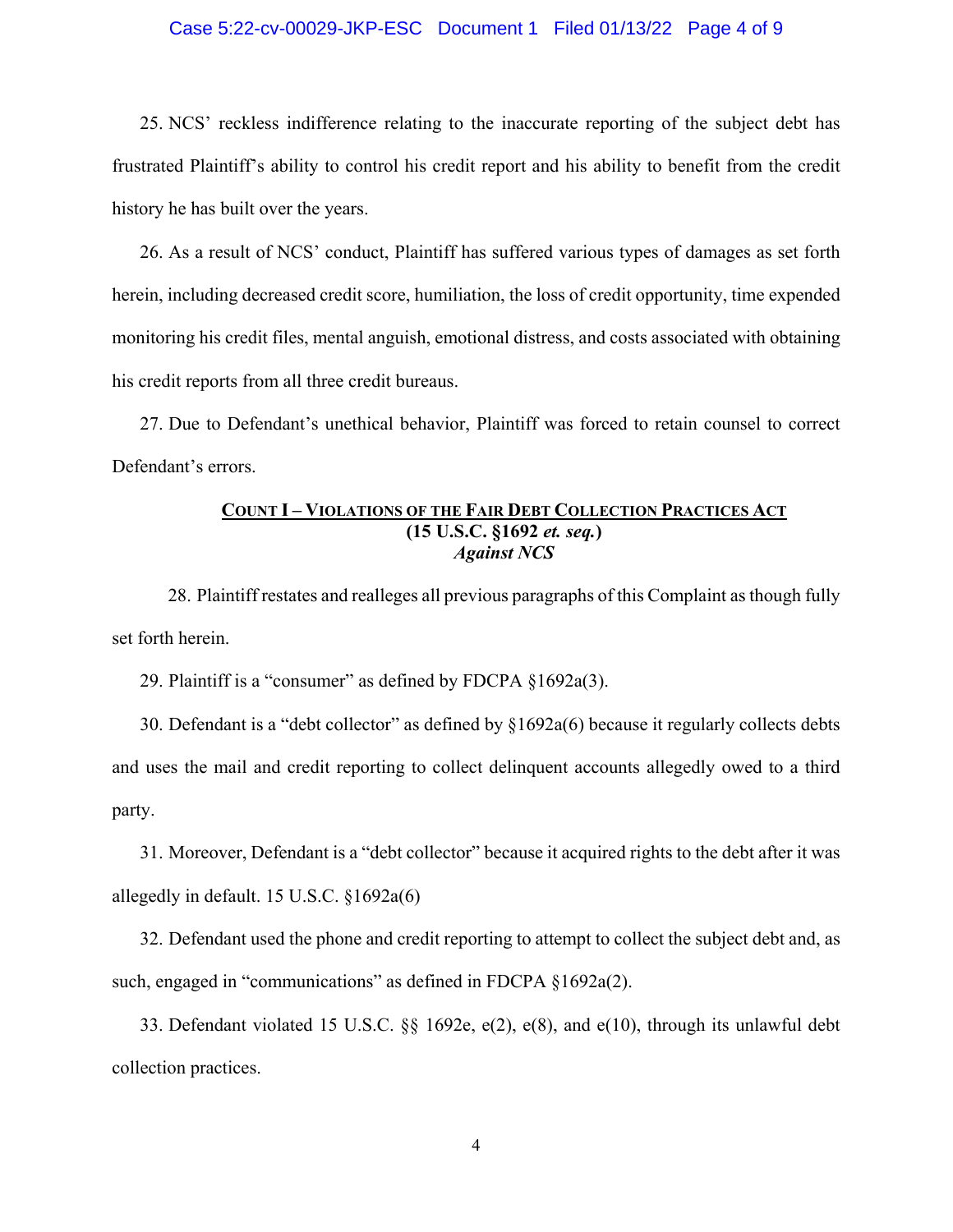### **a. Violations of FDCPA § 1692e**

34. Pursuant to §1692e of the FDCPA, a debt collection is prohibited from making "any false, deceptive, or misleading representation" in connection with the collection of a debt. 15 U.S.C. §1692e.

35. Defendant violated §1692e by using false, deceptive, and misleading representation in connection with the collection of the alleged debt by attempting to collect the alleged debt after it was paid in full to Marigold. Despite Plaintiff paying the alleged debt in full and providing Defendant NCS evidence of the same, Defendant continued to report the alleged debt on his credit files as due and owing.

36. Defendant violated §1692e(2) when it falsely misrepresented the character, amount, or legal status of the alleged debt. Defendant reported the alleged debt on Plaintiff's credit files, and despite Plaintiff not owing the subject debt, which had previously been paid to Defendant Marigold in March 2018. Defendant knew Plaintiff paid the subject debt in full yet continued reporting the subject debt as unpaid.

37. Section 1692e(8) of the FDCPA prohibits a debt collector from "communicating or threatening to communicate to any person credit information which is known, or which should be known to be false." 15 U.S.C. §1692e(8).

38. As pled above, Plaintiff paid the alleged balance to Marigold and received proof of payment on March 20, 2018.

39. As pled above, Plaintiff disputed the alleged debt and provided proof of payment to NCS in or around mid-2021.

5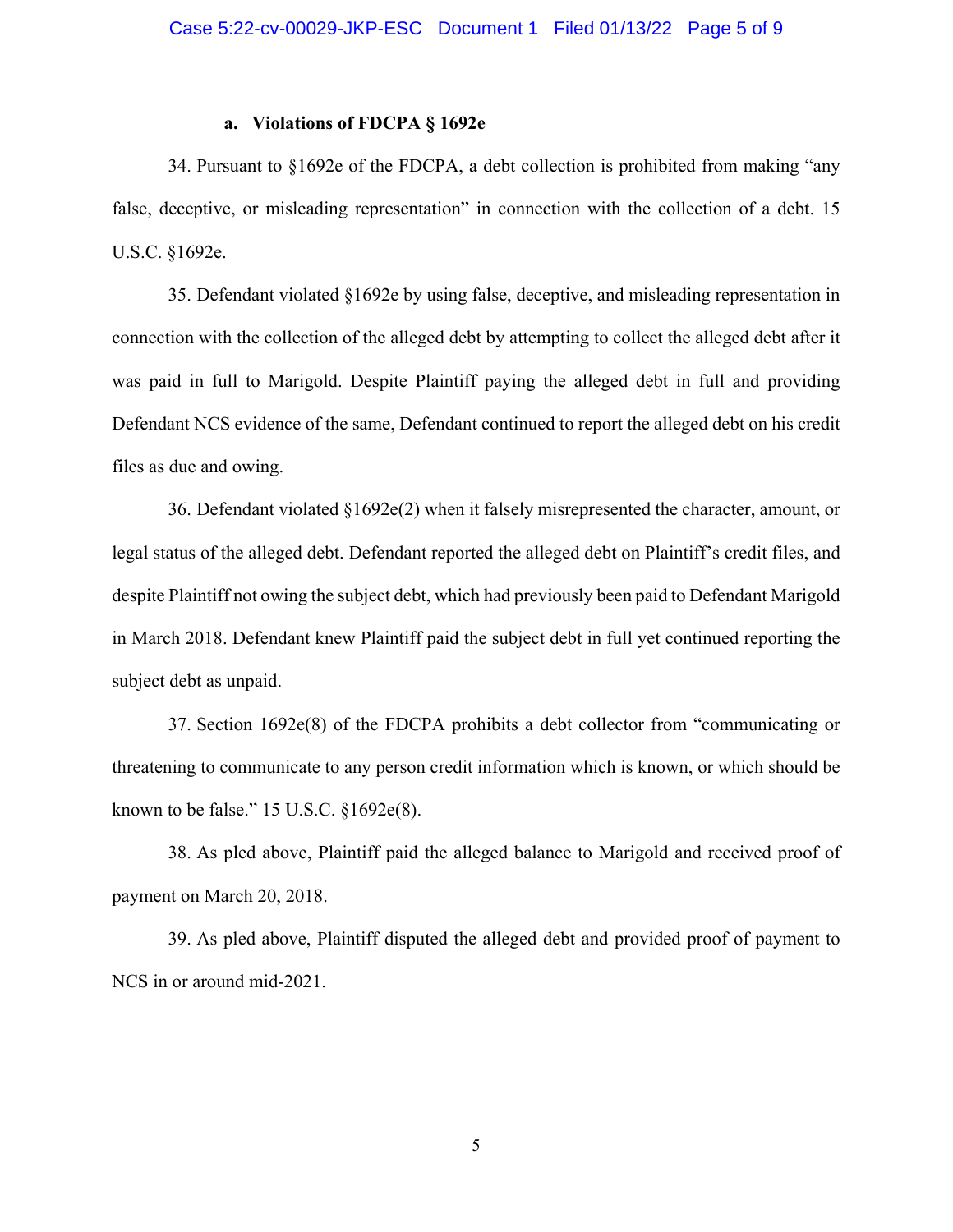### Case 5:22-cv-00029-JKP-ESC Document 1 Filed 01/13/22 Page 6 of 9

40. NCS violated §§1692e and e(8) when it continued to report the alleged debt to all three credit bureaus stating that Plaintiff still owed a balance, that the balance owed was past-due and that the account was in collections.

41. Defendant violated §1692e(10) by making false representations and employing deceptive means to induce Plaintiff into paying the alleged debt twice. Despite Plaintiff paying the alleged debt in full and providing Defendant NCS evidence of the same, Defendant continued to report the alleged debt on his credit files as due and owing.

42. Moreover, NCS received proof of payment from Plaintiff and chose to ignore that the alleged debt was already paid in full at the time of its reporting.

43. Despite Plaintiff providing proof of payment, NCS *still* reported the alleged debt derogatorily to the credit bureaus.

**WHEREFORE**, Plaintiff, ANTHONY A. JARAMILLO, respectfully requests that this Honorable Court:

- a. Declare that the practices complained of herein are unlawful and violate the aforementioned statute;
- b. Enjoin Defendants from continuing to contact Plaintiff;
- c. Award Plaintiff statutory and actual damages, in an amount to be determined at trial, for the underlying FDCPA violations;
- d. Award Plaintiff costs and reasonable attorney fees as provided under 15 U.S.C. §1692k; and
- e. Award any other relief as the Honorable Court deems just and proper.

# **COUNT II - VIOLATIONS OF REGULATION F (12 CFR 1600 et seq***.***) Against NCS**

44. Plaintiff restates and realleges all paragraphs of this Complaint as through fully set forth herein.

6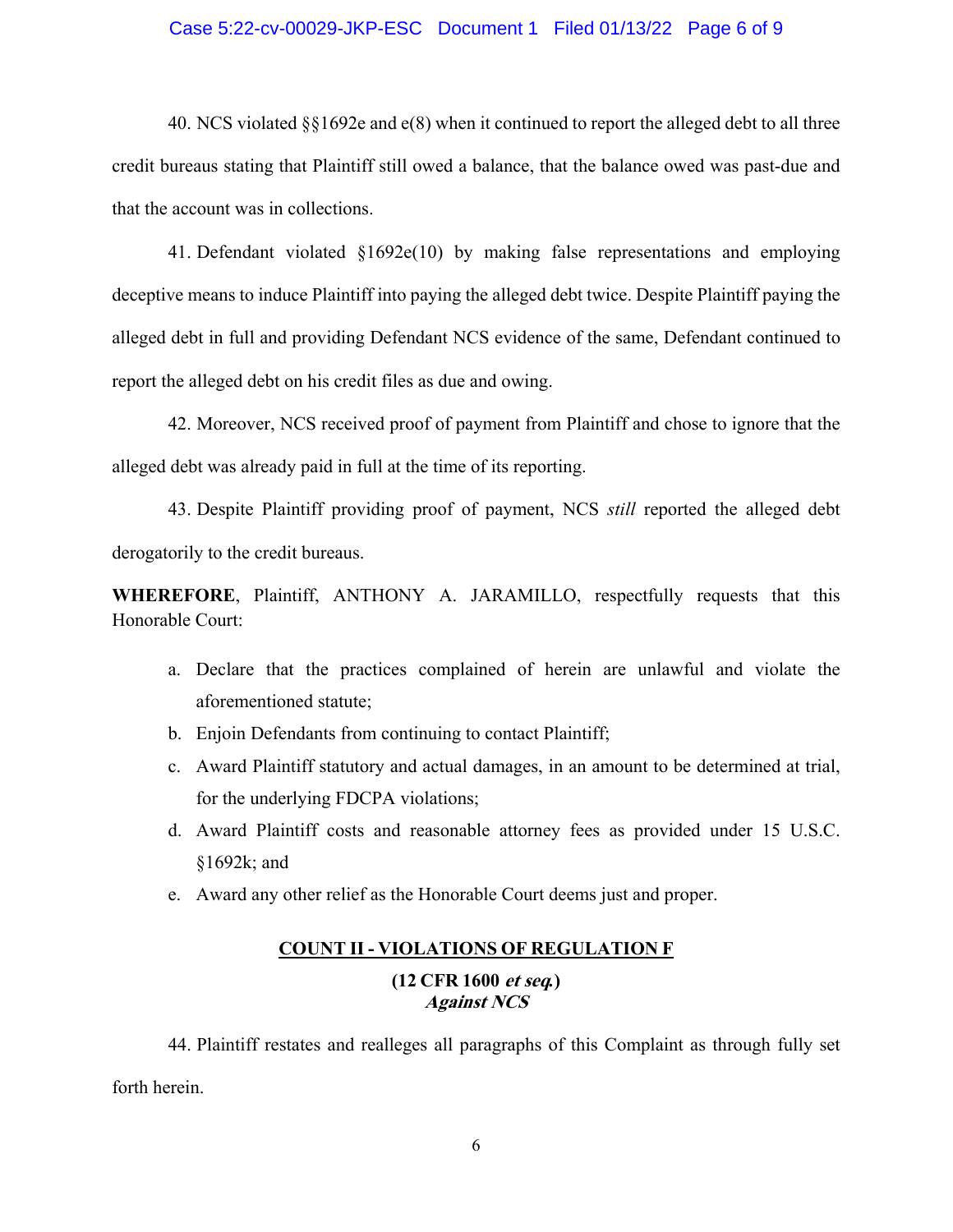#### Case 5:22-cv-00029-JKP-ESC Document 1 Filed 01/13/22 Page 7 of 9

45. Section 1006.18(b)(2) prohibits a debt collector from falsely representing "the character, amount, or legal status of any debt." 12 CFR § 1006.18(b)(2).

46. NCS violated §1006.18(b)(2) by misrepresenting to all three major credit bureaus in December 2021– and by proxy, anyone who requests to view Plaintiff's credit reports – that the alleged debt was in still owed, past-due, and in collections when, in fact, Plaintiff had paid the full balance to Marigold in 2018.

47. NCS' deceptive and misleading behavior harmed Plaintiff and stripped him of his rights under the FDCPA and Regulation F.

**WHEREFORE**, Plaintiff, ANTHONY A. JARAMILLO, respectfully requests that this Honorable Court:

- a. Declare that the practices complained of herein are unlawful and violate the aforementioned statute, thus violating the Fair Debt Collection Practices Act;
- b. Award Plaintiff statutory and actual damages, in an amount to be determined at trial, for the underlying FDCPA violations;
- c. Award Plaintiff costs and reasonable attorney fees as provided under 15 U.S.C.  $§1692k(a)(3);$  and
- d. Award any other relief as the Honorable Court deems just and proper.

# **COUNT III – VIOLATIONS OF THE TEXAS DEBT COLLECTION ACT (Tex. Fin. Code Ann. § 392** *et seq***.)**  *Against NCS and Marigold*

48. All paragraphs of this Complaint are expressly adopted and incorporated herein as though fully set forth herein.

49. Section 392.304(8) of the Texas Finance Code prohibits:

FRAUDULENT, DECEPTIVE, OR MISLEADING REPRESENTATIONS. (a) Except as otherwise provided by this section, in debt collection or obtaining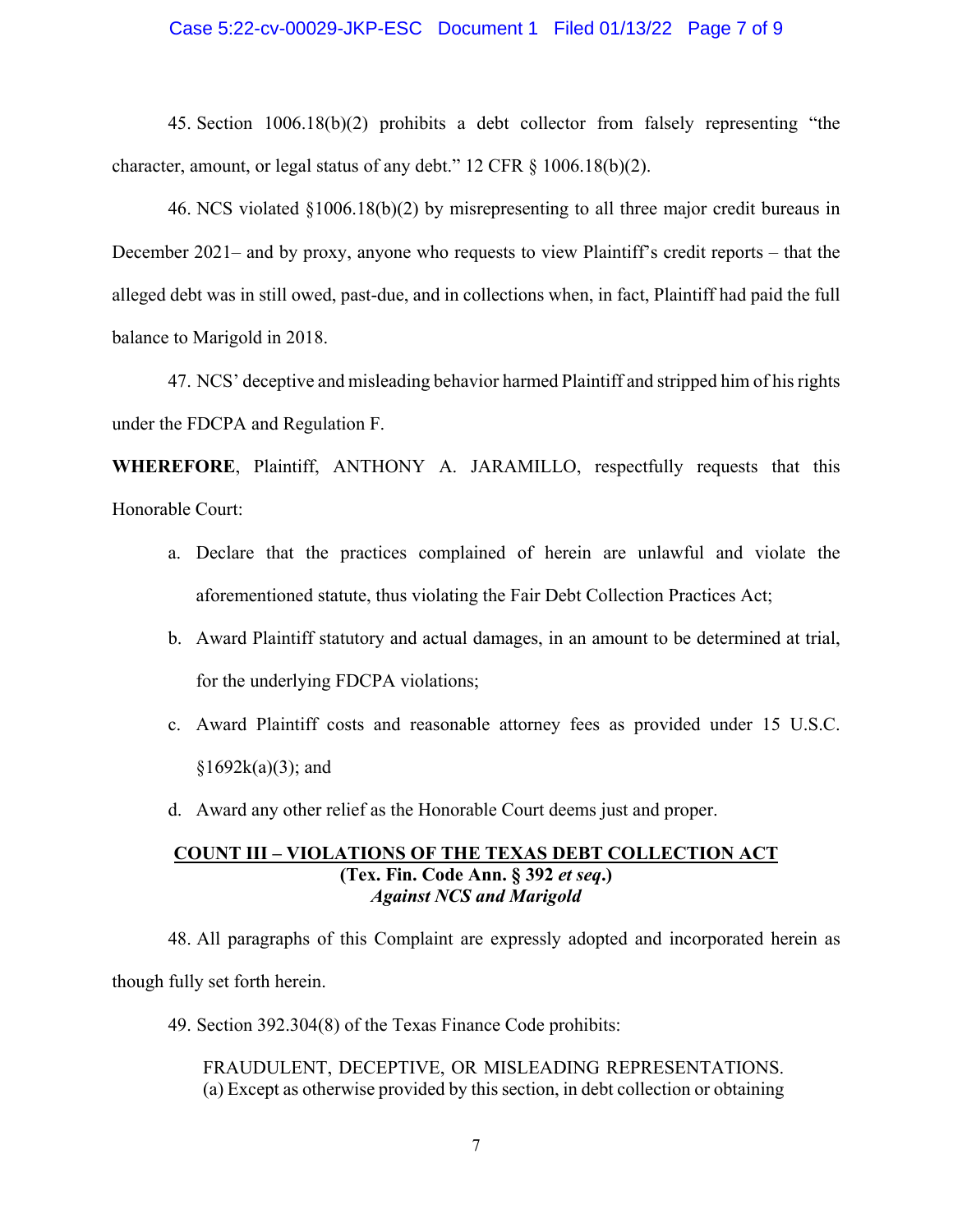### Case 5:22-cv-00029-JKP-ESC Document 1 Filed 01/13/22 Page 8 of 9

information concerning a consumer, a debt collector may not use a fraudulent, deceptive, or misleading representation that employs the following practices: (8) misrepresenting the character, extent, or amount of a consumer debt... Tex. Fin. Code Ann. §392.304(19).

50. NCS violated Tex. Fin. Code Ann. §§ 392.304 and 392.304(8) by providing false information regarding the amount and character of the alleged debt to all three major credit bureaus.

51. As pled above, Plaintiff provided proof to NCS that the alleged debt had already been paid to Marigold; and yet, NCS stated that a proof of payment letter was not sufficient evidence to prove that the alleged debt had been paid and continued to report the alleged debt to the credit bureaus.

52. Specifically, by representing to the credit bureaus that the alleged debt was still owed and was in collections falsely stated the *amount* and *character* of the alleged debt.

53. As pled above, Plaintiff was severely harmed by NCS' conduct.

**WHEREFORE**, Plaintiff, ANTHONY A. JARAMILLO, requests that this Honorable Court enter judgment in his favor as follows:

- a. Finding that Defendants violated Tex. Fin. Code Ann. §§ 392.304 and 392.304(8);
- b. Awarding Plaintiff actual damages in an amount to be determined pursuant to Tex. Fin. Code Ann. § 392.403(a)(2);
- c. Awarding Plaintiff reasonable attorney's fees and costs in an amount to be determined pursuant to Tex. Fin. Code Ann. § 392.403(b); and
- d. Awarding any other relief as this Honorable Court deems just and appropriate

# **DEMAND FOR JURY TRIAL**

Pursuant to Fed. R. Civ. P. 38(b), Plaintiff demands a trial by jury.